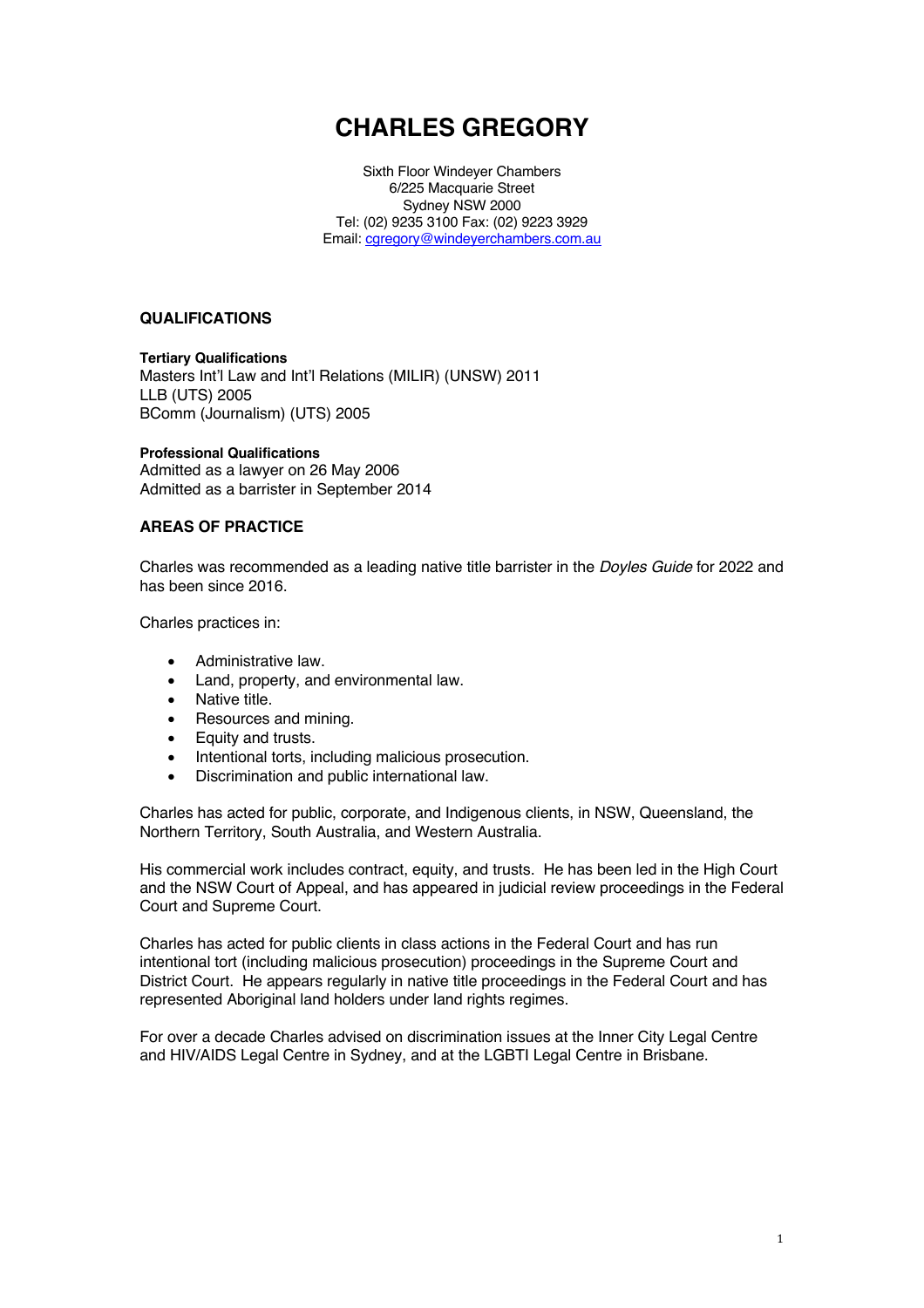# **SELECTION OF WORK**

# **High Court**

• *Beck v Commonwealth Bank Officers Superannuation Corporations Pty Limited & Ors* [2017] HCATrans 56

# **Full Court of the Federal Court**

- *Attorney General of New South Wales v Ohlsen on behalf of the Ngemba/Ngiyampaa People* [2022] FCAFC 38
- *Ah-Chee v Stuart* [2019] FCAFC 165
- *Hands v Minister for Immigration and Border Protection* [2018] FCAFC 225
- *Boney v Attorney General of New South Wales* [2018] FCAFC 218
- *Sandy on behalf of the Yugara People v State of Queensland* [2017] FCAFC 108
- *Gomeroi People v Attorney-General of New South Wales (No 2)* [2016] FCAFC 116
- *Gomeroi People v Attorney-General of New South Wales* [2016] FCAFC 75

# **Federal Court**

- *Stuart v State of South Australia (Oodnadatta Common Overlap Proceeding) (No 4)* [2021] FCA 1620
- *Sparrow v State of South Australia (Mirning Eastern Sea and Land Claim)* [2021] FCA 1357
- *Gilla on behalf of the Yugunga-Nya People v State of Western Australia (No 2)* [2021] FCA 1174
- *Ohlsen on behalf of the Ngemba/Ngiyampaa People v Attorney General of New South Wales* [2021] FCA 169
- *Wagonga Local Aboriginal Land Council v Attorney General of New South Wales* [2020] FCA 1113
- *Bell on behalf of the Wakka Wakka People #4 v State of Queensland* [2020] FCA 695
- *La Perouse Local Aboriginal Land Council v Attorney General of New South Wales* [2019] FCA 1091
- *Boney v Attorney General of New South Wales (No 2)* [2018] FCA 1241
- *Akiba on behalf of the Torres Strait Regional Sea Claim v State of Queensland* [2018] FCA 772
- *Gomeroi People v Attorney General of New South Wales* [2018] FCA 1066
- *Hands v Minister for Immigration and Border Protection* [2018] FCA 662
- *Gomeroi People v Attorney General of New South Wales (No 3)* [2018] FCA 71
- *Gomeroi People v Attorney-General of New South Wales* [2017] FCA 1464
- *Barambah on behalf of the Turrbal People v State of Queensland* [2016] FCA 894
- *Wongkumara People v Palpamudramudra Yandrawandra People* [2016] FCA 527
- *Rirratjingu Aboriginal Corporation v Northern Land Council* [2015] FCA 16

## **NSW Court of Appeal**

- *El-Wasfi v State of New South Wales* [2017] NSWCA 332
- *Commonwealth Bank Officers Superannuation Corporation v Beck* [2016] NSWCA 218

# **Supreme Court**

- *Commissioner of Police, NSW Police Force v Bazzi & Ors* [2021] NSWSC 1150
- *Kitchener v Magistrate Thomas in his capacity as a Coroner* [2019] NSWSC 701
- *Carly White v Candice Williams* [2019] NSWSC 437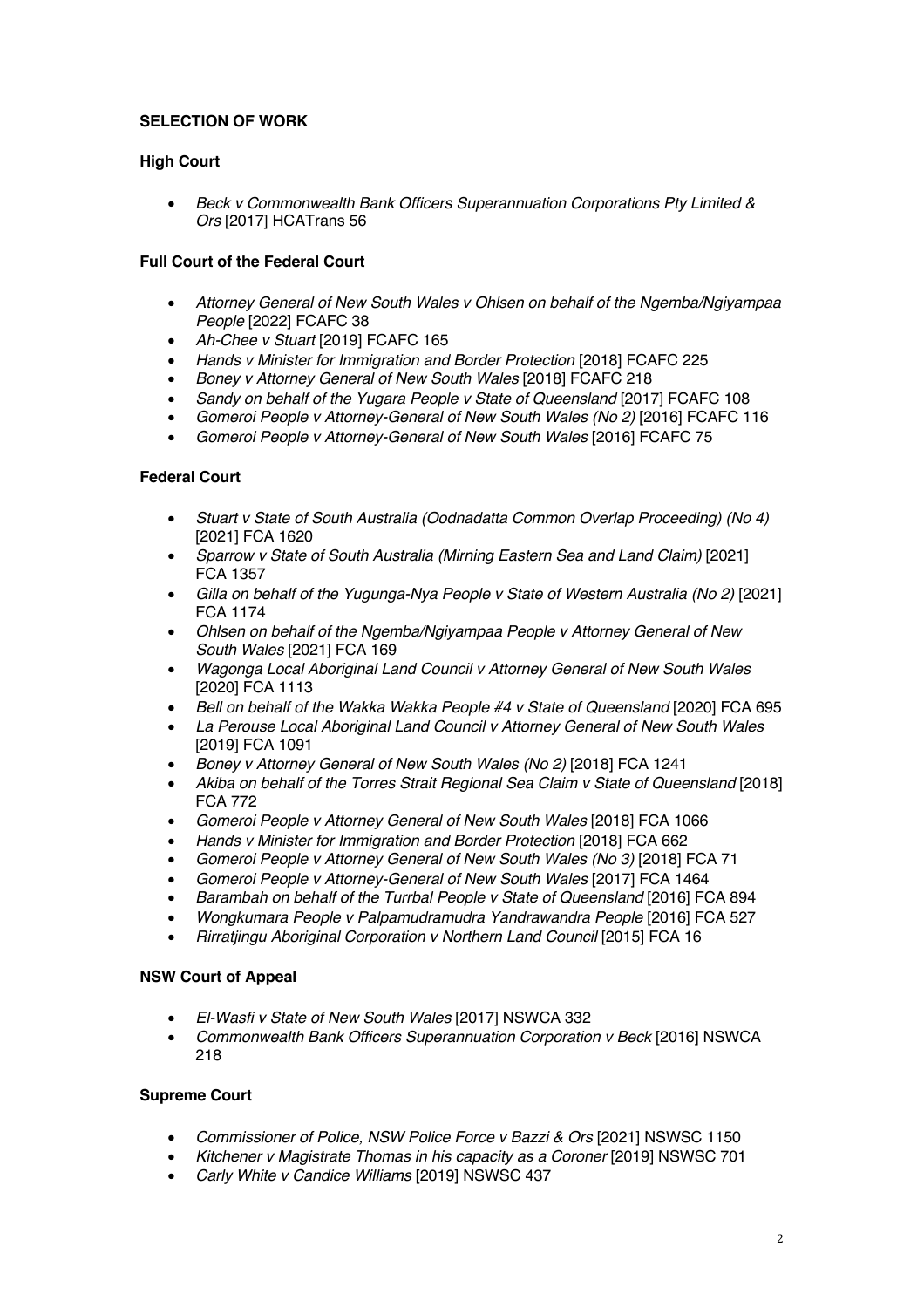- *Cummeragunja Local Aboriginal Land Council v Nicholson (No 2)* [2017] NSWSC 1248
- *Cummeragunja Local Aboriginal Land Council v Nicholson* [2017] NSWSC 394
- *Saad & Ors v State of New South Wales (No 2)* [2016] NSWSC 1482
- *Saad & Ors v State of New South Wales* [2016] NSWSC 1247

## **District Court**

- *Mehanna v State of New South Wales* (Balla J, 21 September 2018, unpublished)
- *Mehanna v State of New South Wales* [2017] NSWDC 427
- *Shalhoub v State of NSW* [2017] NSWDC 363

#### **NSW Civil and Administrative Tribunal**

• *Czerniecki v TAFE NSW* [2017] NSWCATAD 278

## **SELECTED PUBLICATIONS AND PRESENTATIONS**

- C Gregory, "Case Note: Helmbright v Minister for Immigration, Citizenship, Migrant Services and Multicultural Affairs (No 2)" (2021) 14(3) *Native Title News* 47
- Co-presentation with Dr Madeline Taylor (Climate Council), Kate Dean (Partner, King & Wood Mallesons), and Odette Adams (Senior Associate, King & Wood Mallesons) to the UTS King & Wood Mallesons Speaker Series II, "State of Our World - an Intersection between Law and Environment", 11 October 2021
- C Gregory, "Human Rights and Technology" [2020] (Winter) *Bar News*
- Presentation to the Legal Wise Native Title Intensive, "PBCs After the Recognition of Separate and Distinct Native Titles: Drury on behalf of the Nanda People v State of Western Australia [2020] FCAFC 69", 11 November 2020
- Presentation to the NSW Bar Association Orange CPD Conference, Orange, "Protocol with Respect to Aboriginal and Torres Strait Islander Peoples*"*, 7 March 2020
- C Gregory, "Case Note: Love v Commonwealth; Thoms v Commonwealth" (2020) 13(6) *Native Title News* 110
- C Gregory and D Robertson, "Admissibility of expert evidence" [2018] (Spring) *Bar News*
- C Gregory, "Book review: Stoianoff, N.P (ed) *Indigenous Knowledge Forum – Comparative Systems for Recognising and Protecting Indigenous Knowledge and Culture* (LexisNexis Butterworths, 2017)" [2018] (Autumn) *Bar News*
- Presentation to the NSW Bar Association North Coast CPD Conference, Ballina, "Aboriginal freehold and native title in NSW", 17 February 2017
- C Gregory, "Case Note: Sandy (on behalf of the Yugara People) v Queensland" (2017) 12(18) *Native Title News*
- Co- presentation with Vance Hughston SC and Tina Jowett to the 2017 AIATSIS National Native Title Conference, Townsville, "Legal and Anthropological Principles of Compensation", 6 June 2017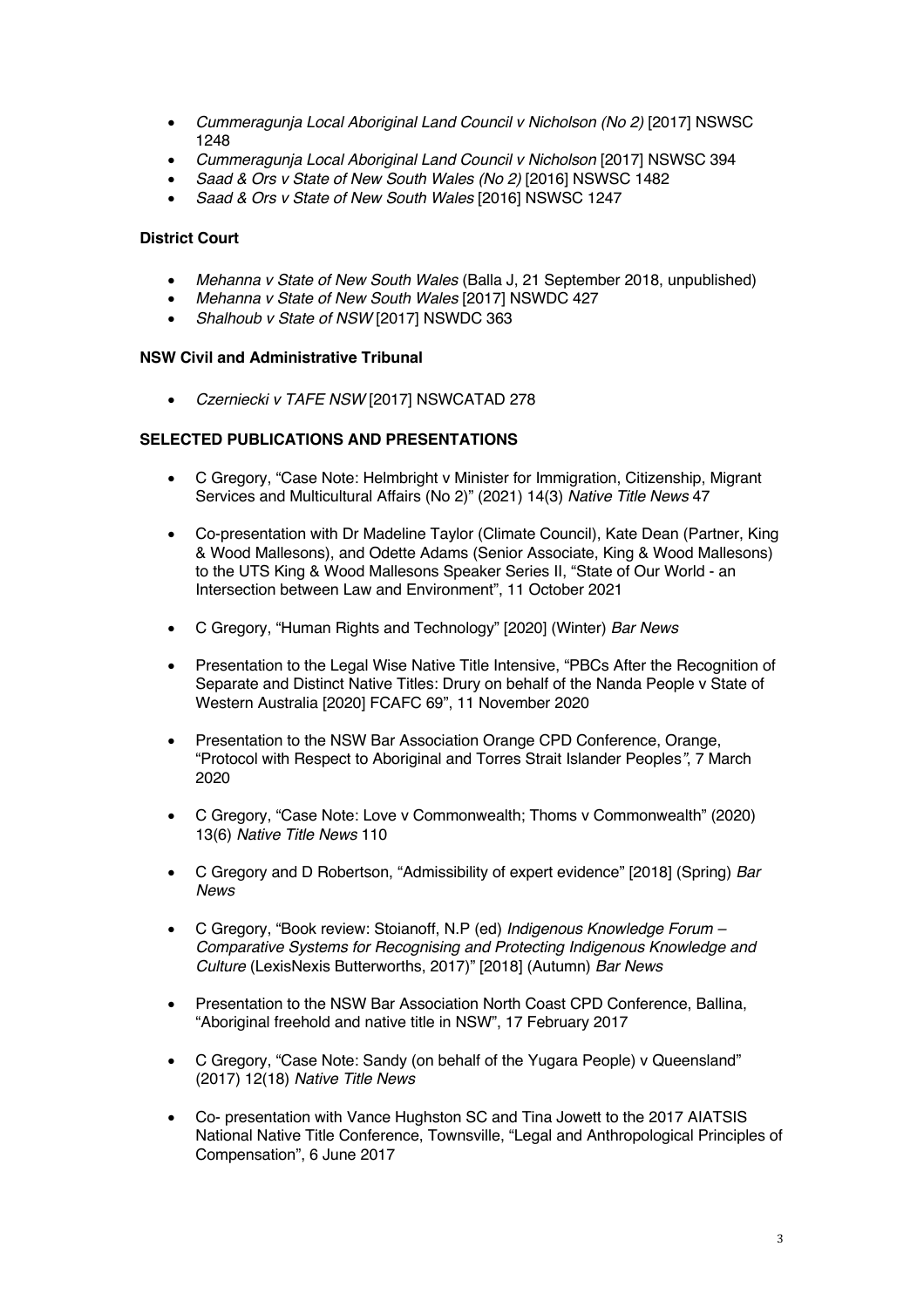- C Gregory, "Book review: Ananian-Welsh, R and Crowe, J (eds) *Judicial Independence in Australia: Contemporary Challenges, Future Directions* (Federation Press, 2016)" [2016] (Spring) *Bar News* 74
- Co-presentation with Tina Jowett to the Federal Court of Australia NSW Native Title Users Group Forum, "Jurisprudence update - offshore connection, exclusive possession, and section 47B", 14 September 2016
- C Gregory, "Book review: Connolly A.J and Stewart D (eds), *Public Law in the Age of Statutes: Essays in Honour of Dennis Pearce* (Federation Press, 2015)" [2016] (Winter) *Bar News* 60
- Presentation to the 2016 AIATSIS National Native Title Conference, Darwin, "ILUAs and Section 199C"*,* June 2016
- C Gregory, "Book review: Debra Mortimer (ed), *Administrative Justice and Its Availability* (Federation Press, 2015)" [2015] (Summer*) Bar News* 76
- Co-presentation with Matthew Moharich to the 2015 AIATSIS National Native Title Conference, Port Douglas*,* "The SA Royal Commission into the Nuclear Fuel Cycle: Has the Nuclear Door Been Opened and What Does it Mean?", June 2015
- Consultant and joint-author with AFL, ARU, NRL, FFA, and CA, "Anti-Homophobia & Inclusion Framework for Australian Sports", April 2014
- Presentation to the 2013 AIATSIS National Native Title Conference, Alice Springs, "International human rights, native title, and mining in Australia", June 2013
- D McGann, P Toyne and C Gregory, "Chapter 3: The Needs and Aspirations of Indigenous Queenslanders*",* Queensland Parliament's State Development, Infrastructure and Industry Committee's *Final Report: Inquiry into the future and continued relevance of government land tenure across Queensland,* May 2013
- C Gregory, L Davis and J Ford, "Comparison of Queensland and NSW cultural heritage laws" [2013] (April), *Australian Environment Review*
- Presentation to the Aboriginal cultural heritage CLE, Brisbane, "Aboriginal cultural heritage for large projects in NSW", 2012
- Presentation to native title CLE, Brisbane, "Native Title in NSW", 2012
- Presentation to the Environmental Management for the Mining Sector conference, Brisbane, "Project approvals and amendment processes in a strategic cropping land world", 2012
- Presentation to the Carbon Tax Intensive Seminar, Queensland Law Society, Brisbane, "Carbon Tax CLE", 2012
- A Murray and C Gregory*,* "Fees vulnerable to unfair preference provisions of the Corporations Act" (2009) *NSW Law Society Journal*, February 2009

## **MEMBERSHIPS**

- NSW Bar Association
	- o Member of the Human Rights Committee (2019-2022)
	- o Member of the First Nations Committee (2019-2022)